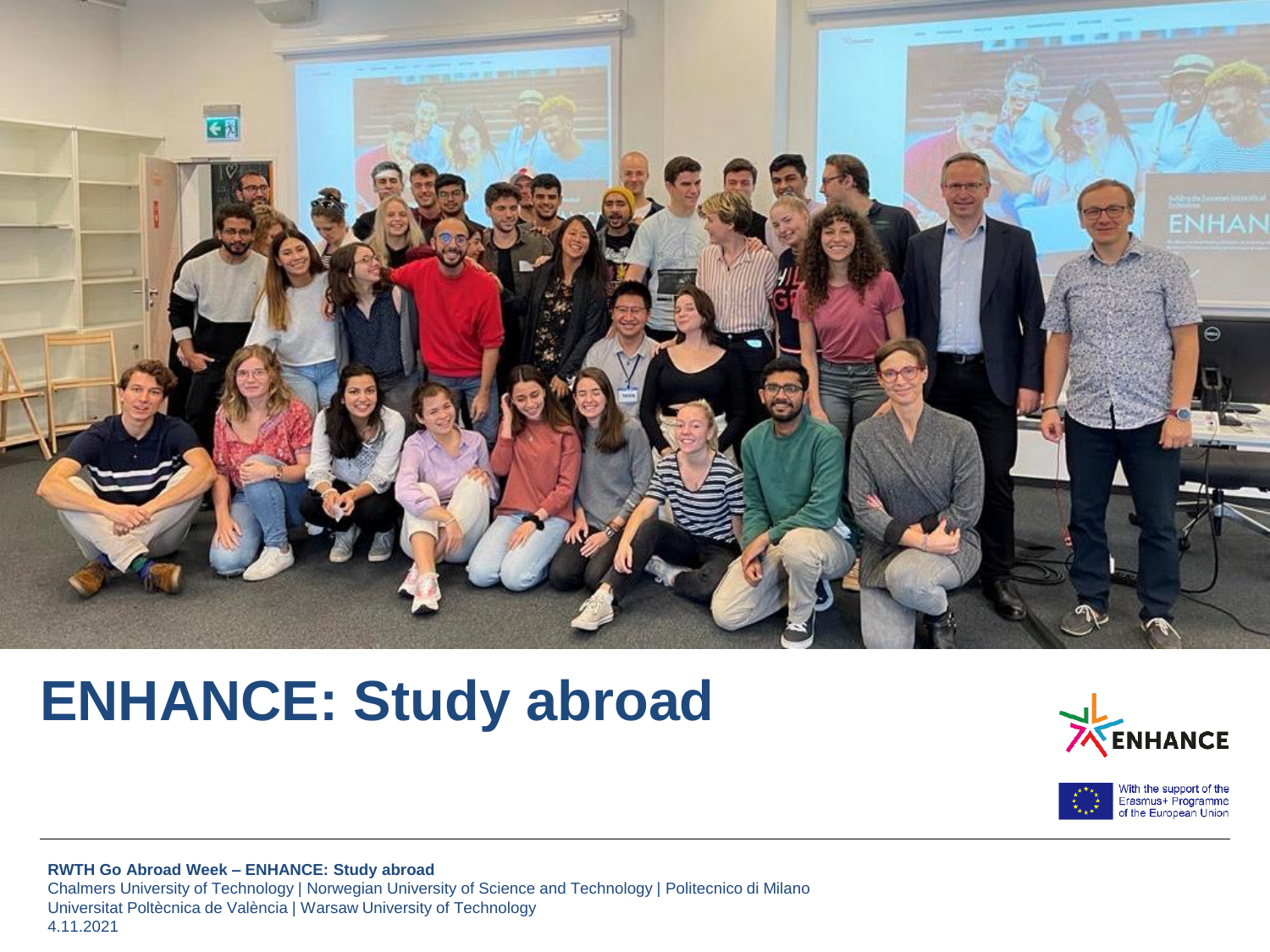### **ENHANCE – European Universities of Technology Alliance**





With the support of the Erasmus+ Programme of the European Union

- Chalmers University of Technology
- Norwegian University of Science and Technology
- Politecnico di Milano
- RWTH Aachen University
- Technische Universität Berlin
- Universitat Politècnica de València
- Warsaw University of Technology



#### **RWTH Go Abroad Week – ENHANCE: Study abroad**

Chalmers University of Technology | Norwegian University of Science and Technology | Politecnico di Milano Universitat Poltècnica de València | Warsaw University of Technology 4.11.2021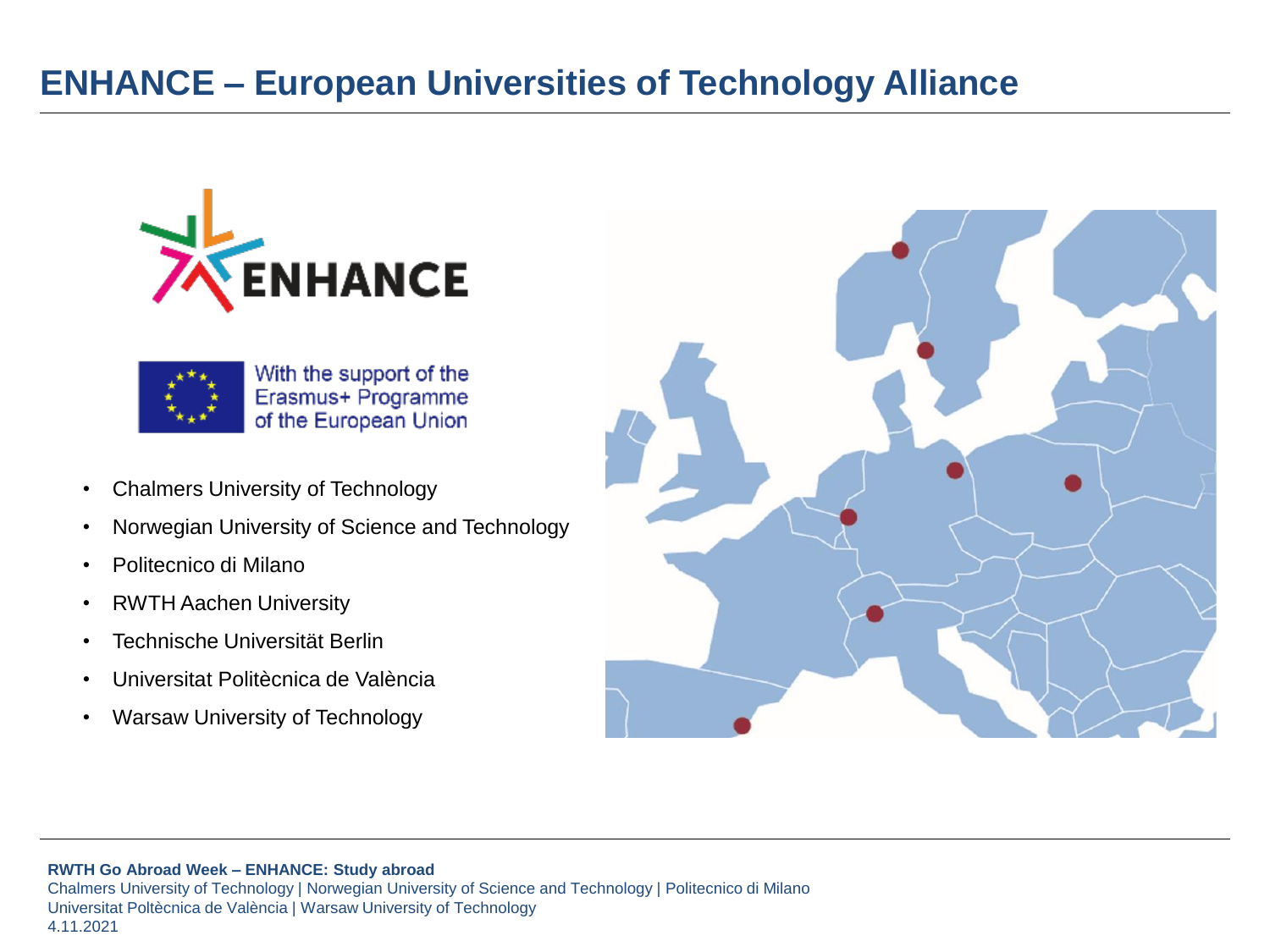### **ENHANCE – European Universities of Technology Alliance**

#### **Vision and Mission**



**We will drive responsible societal transformation by enhancing a strong alliance of European Universities of Technology, empowering people to develop and use science and technology for the benefit of society and turn global challenges into opportunities.**

- ENHANCE the European University of Technology to build the European Education Area
- ENHANCE creating a University Alliance which empowers people
- ENHANCE forming a European University of Technology which is an integral part of society

**RWTH Go Abroad Week – ENHANCE: Study abroad**

Chalmers University of Technology | Norwegian University of Science and Technology | Politecnico di Milano Universitat Poltècnica de València | Warsaw University of Technology 4.11.2021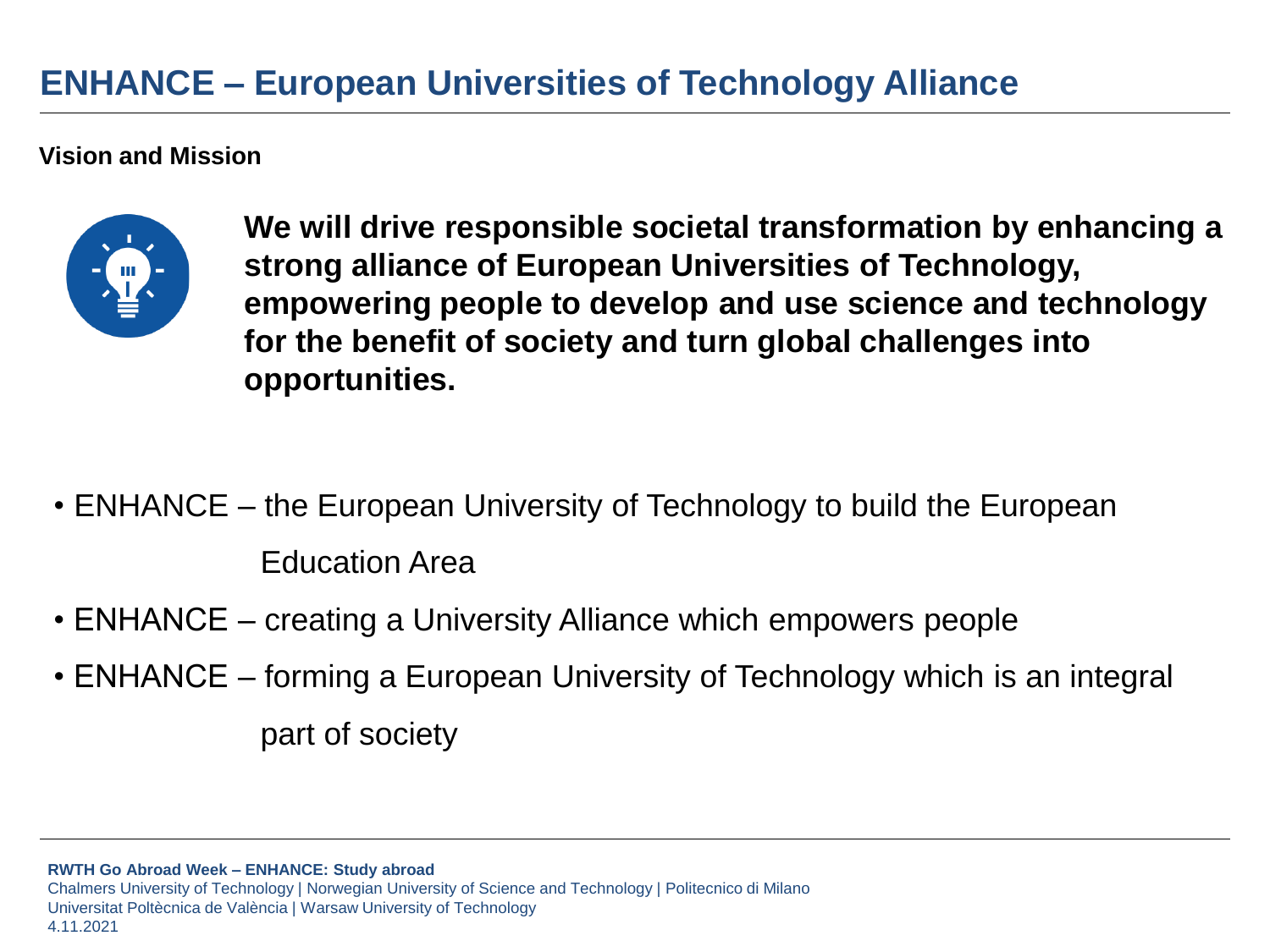- Country: Sweden
- City: Gothenburg
- Founded: 1829
- Number of students: 10.000
- Number of staff: 3.100

For further information check out the [Chalmers](https://www.chalmers.se/en/Pages/default.aspx) website.

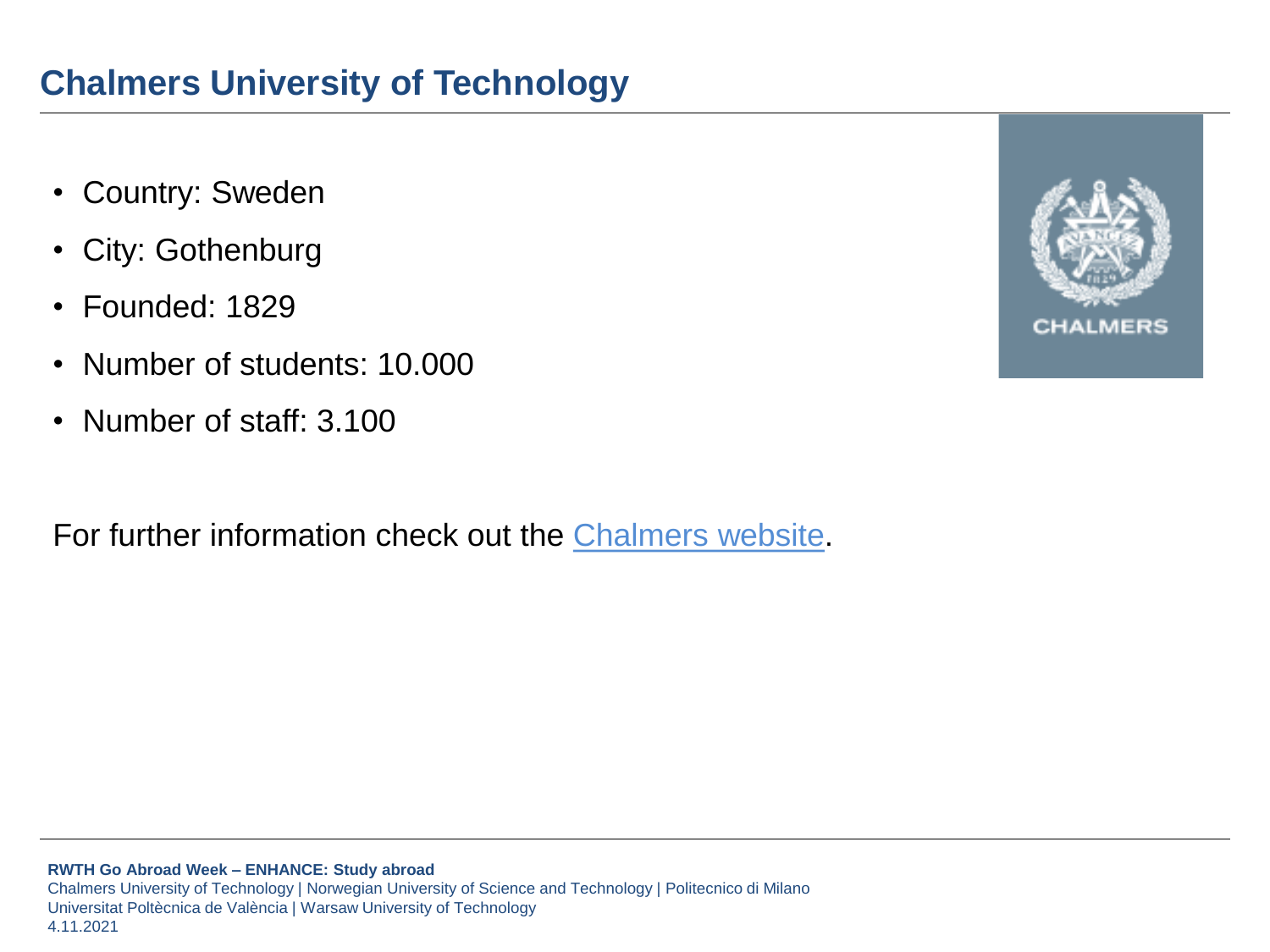### **Norwegian University of Science and Technology**

- Country: Norway
- City: Trondheim
- Founded: 1760
- Number of students: 42.000
- Number of staff: 9.000

For further information check out the [NTNU website.](https://www.ntnu.edu/)

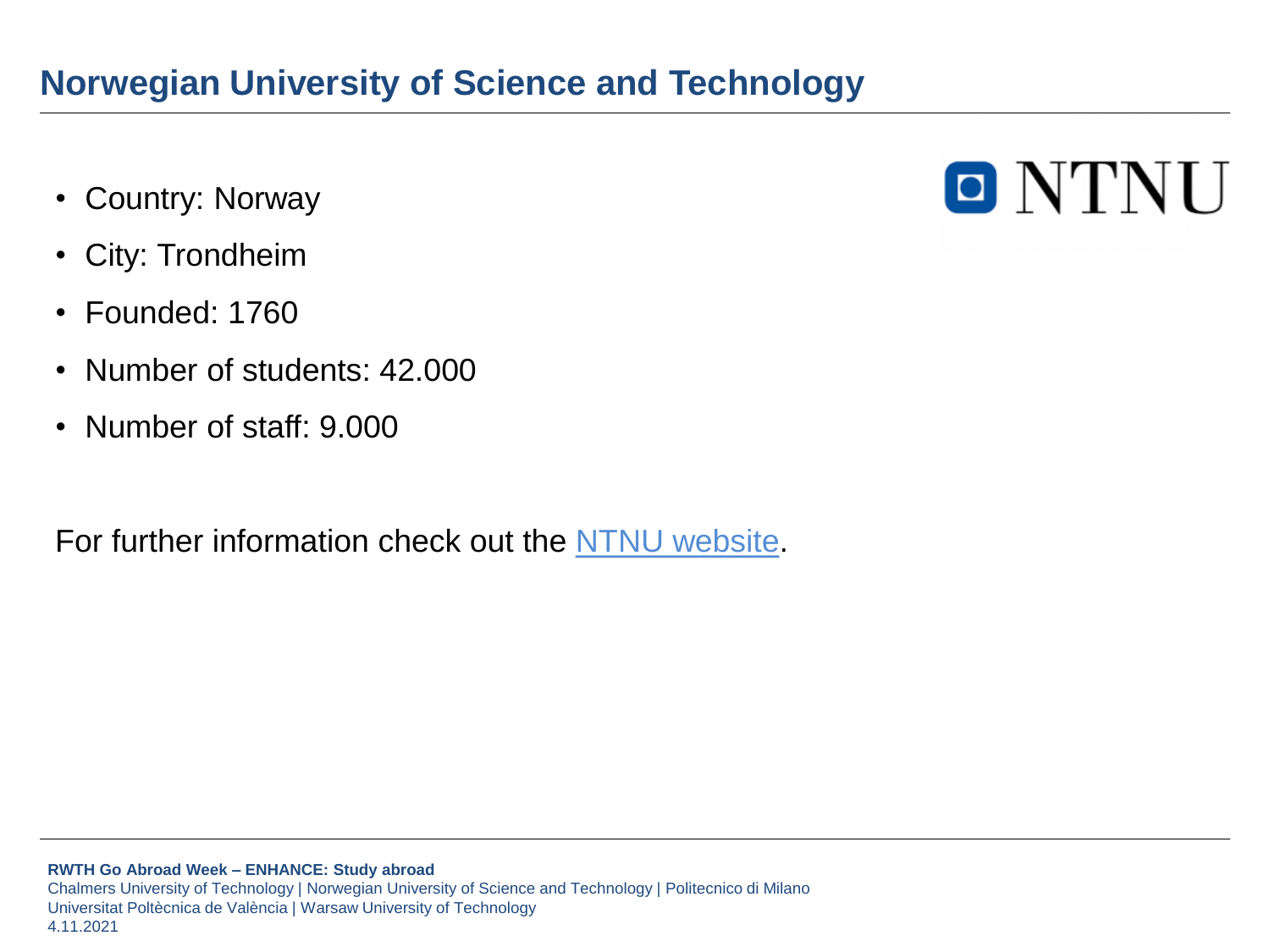### **Politecnico di Milano**

- Country: Italy
- City: Milano
- Founded: 1863
- Number of students: 47,509
- Number of staff: 2.662





- 4 Schools <https://www.polimi.it/en/programmes/useful-links-and-resources/schools/>
- [18 Departments https://www.polimi.it/en/scientific-research/research-at-the](https://www.polimi.it/en/scientific-research/research-at-the-politecnico/departments/)politecnico/departments/
- 6 Campuses distributed in the cities of Milano (Leonardo and Bovisa Campuses), Lecco, Cremona, Mantova and Piacenza

For further information [check out https://www.polimi.it/en/exchange-students](https://www.polimi.it/en/exchange-students-incoming/)incoming/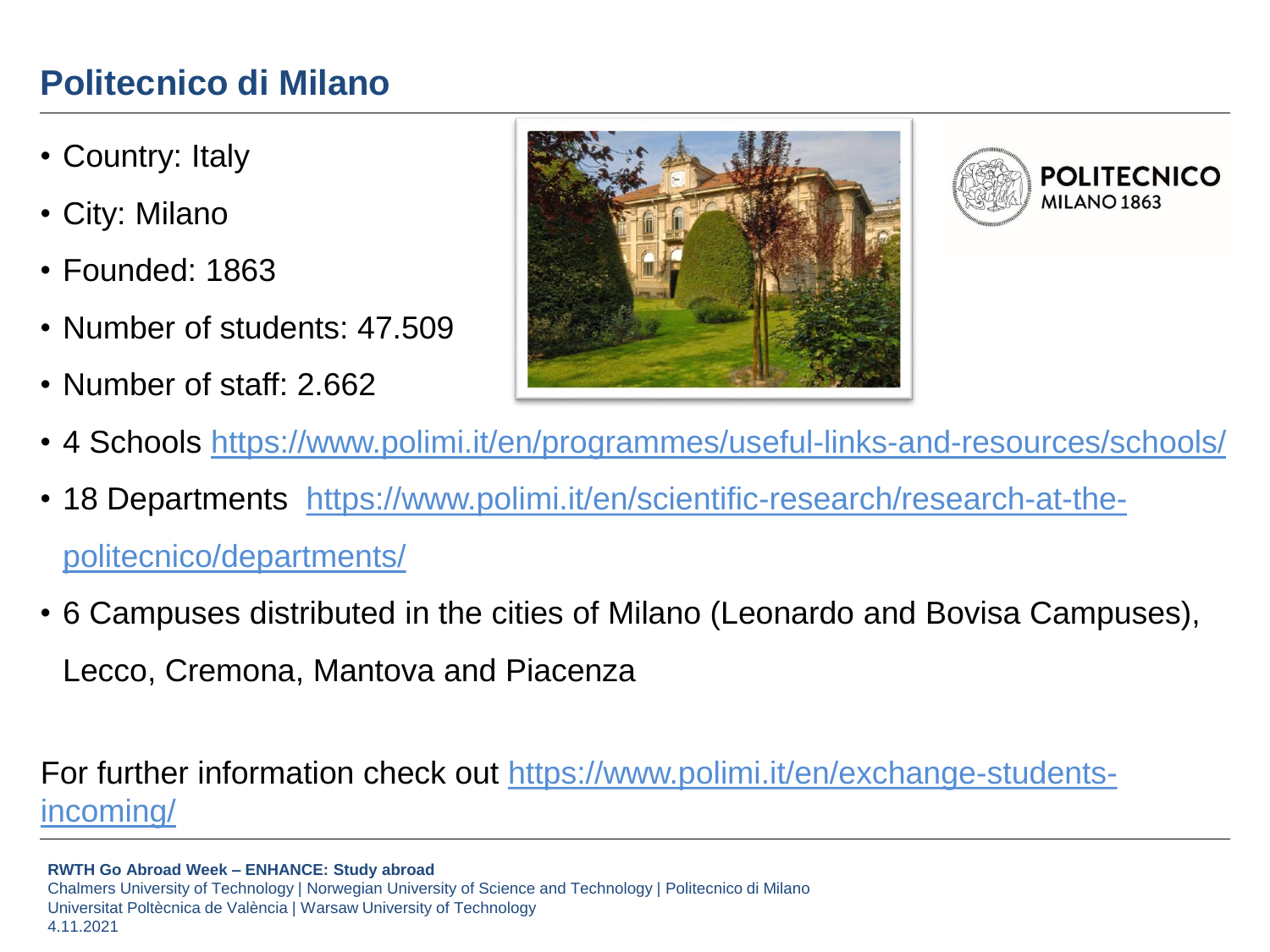## **Universitat Politècnica de València**

- Location: Valencia (main campus), Spain; average temperature 19ºC
- 29.000 regular students + 1800 incoming exchange students per year

#### Opportunities for RWTH Aachen students:

- Erasmus mobility (with 6 different UPV schools/faculties: ETSINF, ETSICCP, FADE, ETSII, ETSID, ETSA )
- Double degree at master's level (with ETSII School):

RWTH masters in Mechanical Engineering (several specializations)

UPV master's degree in Industrial Eng. (several specializations) Chemical Eng./Mechanical Eng./Logistics & Supply Chain Eng.

#### video UPV Valencia campus:

- Compact campus near the seaside
- All faculties, services, sport facilities, cafeterias and shops in one space, mainly pedestrian,
- $\cdot$  100.000 m<sup>2</sup> of green areas, excellent sport facilities (over 70 sports)
- Good public transport connections (bus, tram)
- Ideal for cycling (flat city, many bike lanes, shared bikes)
- Accommodation is affordable & easy to find nearby (shared flats or private student residences)

For further information check out the [UPV website.](http://www.upv.es/entidades/OPII/infoweb/pi/info/818854normali.html)





[UPV promotional](https://studyabroad.webs.upv.es/img/moneres.mp4)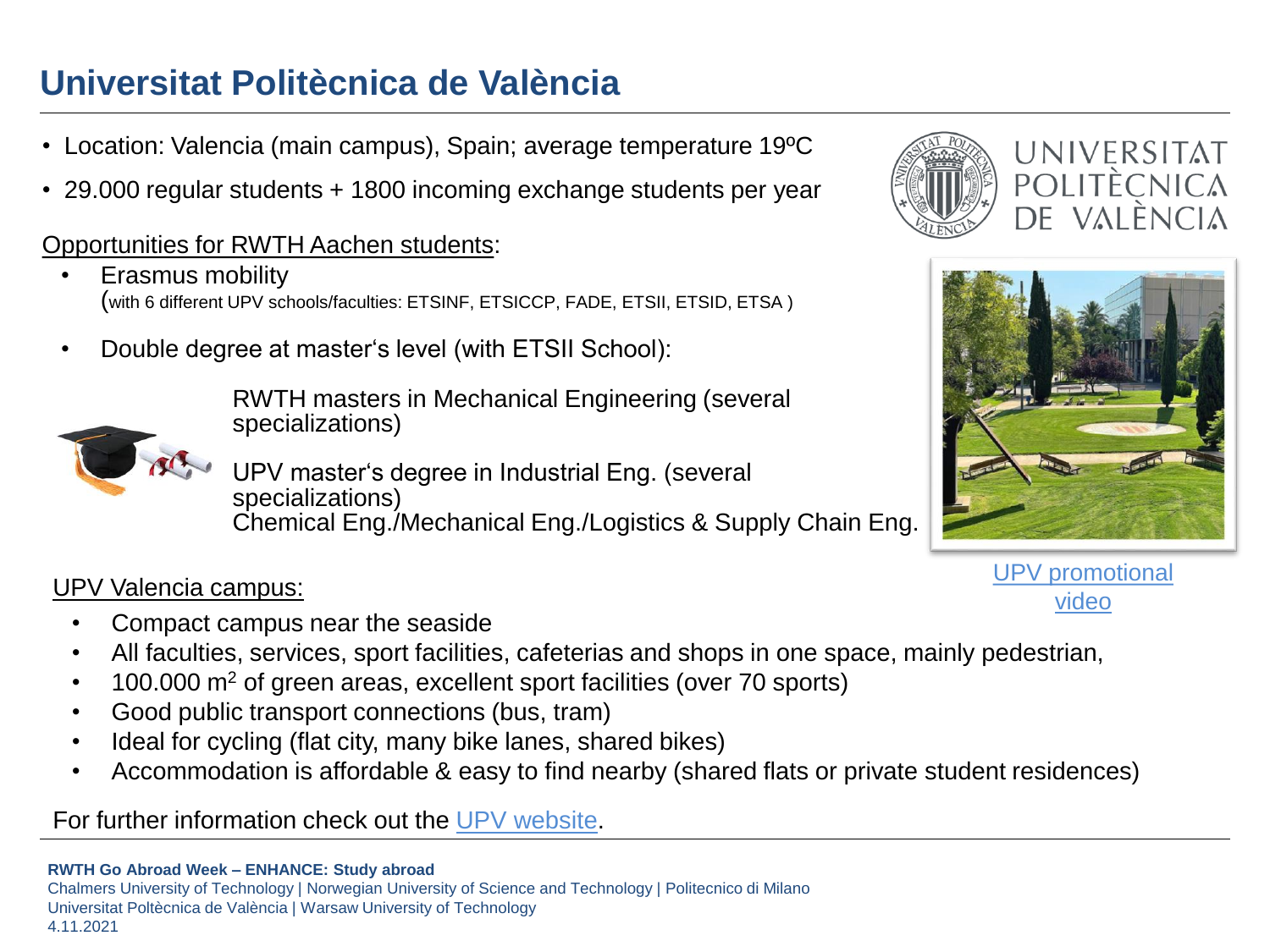## **Warsaw University of Technology (WUT)**

- Country: Poland
- City: located in capital city Warsaw
- Founded: 1826
- WUT is one of the largest universities of technology in Poland
- WUT is ranked No. THREE among all 392 public and private HEIs in Poland
- WUT is ranked No. ONE in Poland among 23 universities of technology (since 2000)



# **Warsaw University** of Technology

- Number of students: 24818
- Regular international
	- students: 1710
		- Studies in Polish ~30%
		- Studies in English ~70%
- Erasmus+ (European Students): 403
- Other programs and bilateral exchanges: 92

#### For further information check out the [WUT website.](https://www.pw.edu.pl/engpw)

#### **RWTH Go Abroad Week – ENHANCE: Study abroad**

Chalmers University of Technology | Norwegian University of Science and Technology | Politecnico di Milano Universitat Poltècnica de València | Warsaw University of Technology 4.11.2021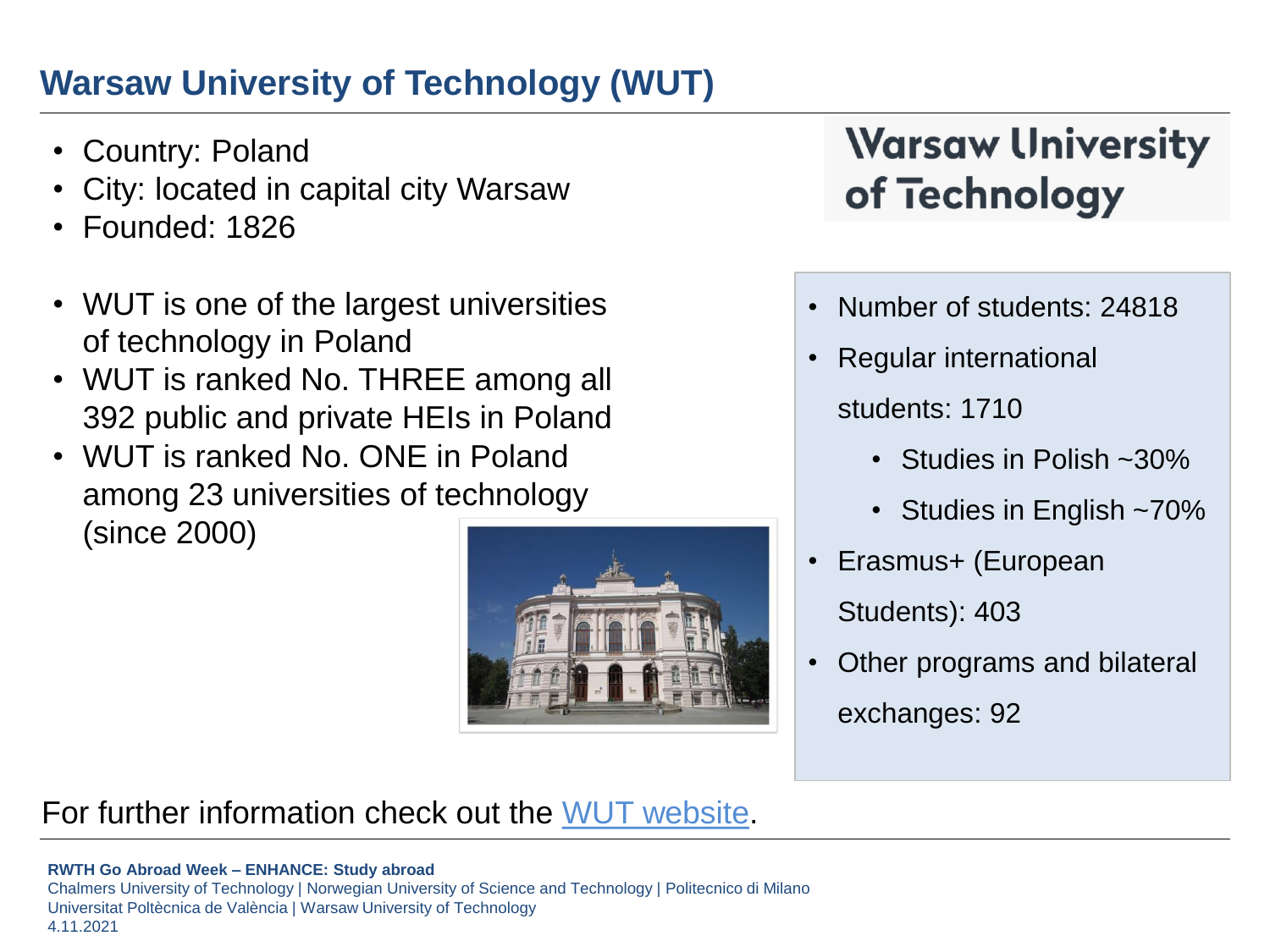ENHANCE is probably **THE** European Alliance with the biggest diversity-awareness!

We place great emphasis on supporting **students regardless their background**. Especially students who never took part in any international mobility are more than welcome at ENHANCE!

We also offer the possibility of short-term and blended mobility!



*Did you know that there is extra funding for students with handicaps and/or chronical diseases? You can even get an preparatory visit funded!* 

*There is also extra funding for students with children!*

Do you have some additional questions or special needs? No problem! We would be happy to answer your questions.

Please find your contact person on the next slide.